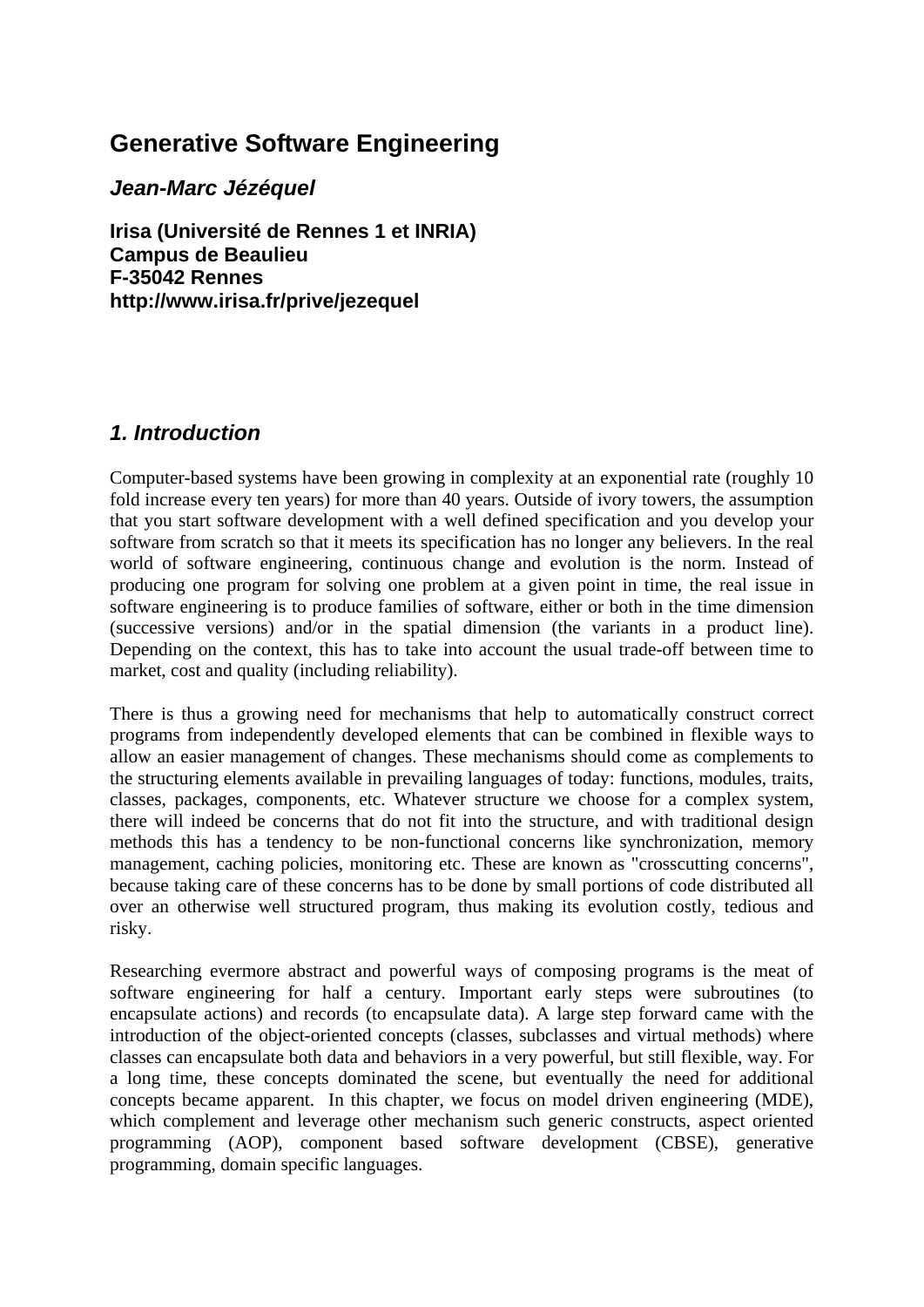## *2. Model Driven Engineering*

Like in other sciences, people have indeed been relying more and more on modelling to try to master this complexity. Modeling, in the broadest sense, is the cost-effective use of a simplified representation of an aspect of the world for a specific purpose.

Modeling is not just about expressing a solution at a higher abstraction

level than code. This has been useful in the past (assembly languages abstracting away from machine code, 3GL abstracting over assembly languages, etc.) and it is still useful today to get a holistic view on a large C++ program. But modeling goes well beyond that.

Modeling is indeed one of the touchstone of any scientific activity (along with validating models with respect to experiments carried out in the real world). Note by the way that the specificity of engineering is that engineers build models of artefacts that usually do not exist yet (with the ultimate goal of building them).

In engineering, one wants to break down a complex system into as many models as needed in order to address all the relevant concerns in such a way that they become understandable enough. These models may be expressed with a general purpose modeling language such as the Unified Modeling Language (UML), or with Domain Specific Languages (DSL) when it is more appropriate.

Note that the real challenge here is not on how to design the system to take a particular aspect into account: there is a huge design know-how in industry for that, often captured in the form of Design Patterns. Taking into account more than one aspect as the same time is a little bit more tricky, but many large scale successful projects in industry are there to show us that engineers do ultimately manage to sort it out (most of the time).

The real challenge in a product-line context is that the engineer wants to be able to change her mind on which version of which variant of any particular aspect she wants in the system. And she wants to do it cheaply, quickly and safely. For that, redoing by hand the tedious weaving of every aspect is not an option.

MDE does not propose to solve this problem upfront, but just to mechanize and reproduce the process experienced designers follow by hand. The idea is that when a new product has to be derived from the product-line, we can automatically replay most this design process, just changing a few things here and there.

Usually in science, a model has a different nature that the thing it models (think of a bridge drawing vs. a concrete bridge). Only in software and in linguistics a model has the same nature as the thing it models. Because in software a model has the same nature as the thing it models, this opens the possibility to automatically derive software (and other artefacts such as test cases, performance profiles, or documentation) from its model. This property is well known from any compiler implementor (and others), but it was recently be made quite popular with initiatives such as Model Integrated Computing (MIC), Microsoft's Software Factories or OMG's Model Driven Architecture (MDA), globally known as Model Driven Engineering MDE.